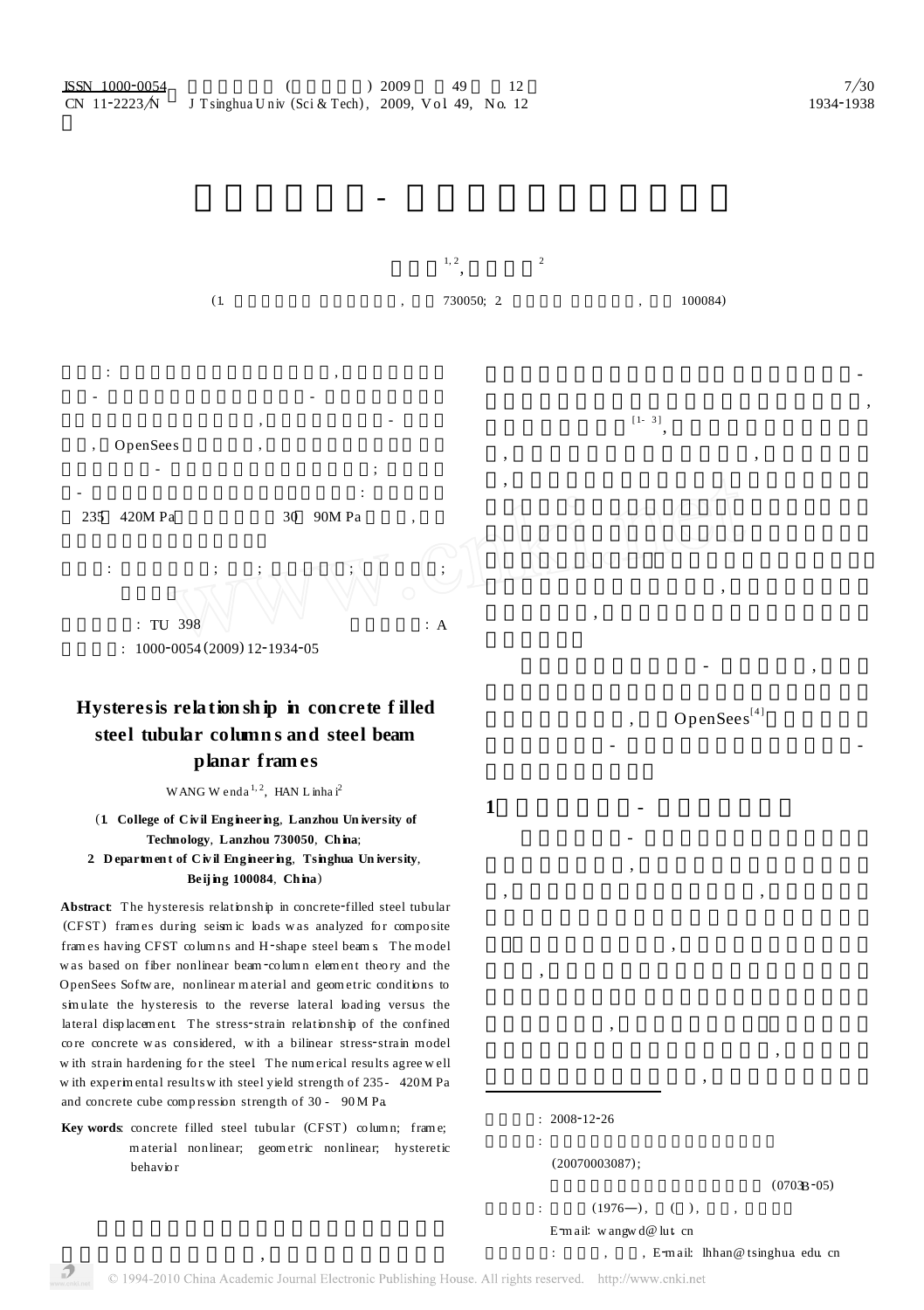









 $\mathcal{P}$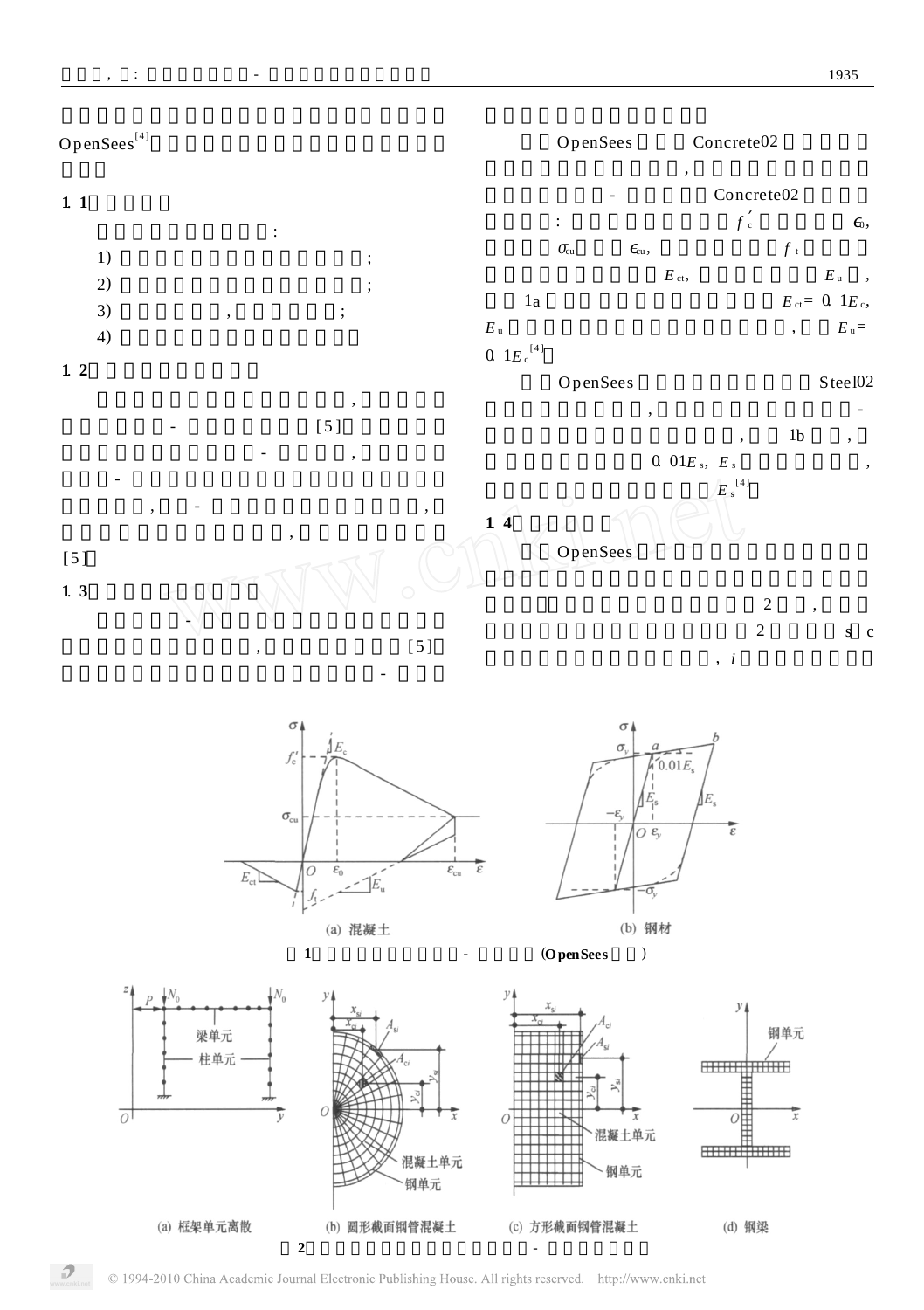**1**. **5 非线性方程的建立** 解。如图2a 所示离散后的框架中的梁- 柱单元, 点处截面又划分为一系列的材料纤维单元, 每个单 元的几何特性由其面积和*y* 坐标(即距形心轴的距 ) 定义。假定在每个纤维单元内 (如果面积足够 ) 应力均匀分布, 大小与单元中心的应力相同, 向沿杆件轴线, 这样材料纤维单元内的应力- 应变 全曲线即可采用图1 所示的材料本构模型来描述。 线模量, 然后利用求得的材料切线模量和相应的单 元几何特性确定各个单元的贡献, 最后将各单元的 贡献迭加, 从而获得截面切线刚度矩阵 [2 ]。按照以上 方法可得到截面线性刚度方程为 *N M <sup>y</sup> M <sup>z</sup>* = *EA ES <sup>y</sup>* - *ES <sup>z</sup> ES <sup>y</sup> EJ y y* - *EJ y z ES <sup>y</sup>* - *EJ y z EJ z z* <sup>s</sup> + *EA ES <sup>y</sup>* - *ES <sup>z</sup> ES <sup>y</sup> EJ y y* - *EJ y z ES <sup>y</sup>* - *EJ y z EJ z z* <sup>c</sup> Ε0 <*y* <*z* . (1) <sup>Ρ</sup> <sup>=</sup> <sup>D</sup> <sup>Ε</sup>. (2) 式中: *A* = κ<sup>d</sup>*<sup>A</sup>* , 为材料截面的面积; *<sup>S</sup> <sup>y</sup>* <sup>=</sup> κ*<sup>z</sup>* <sup>d</sup>*<sup>A</sup>* , 为材料截面对*y* 轴的面积矩; *S <sup>z</sup>* = κ*<sup>y</sup>* <sup>d</sup>*<sup>A</sup>* , 为材料 截面对*z* 轴的面积矩; *J y y* = κ*z* 2 d*A* , 为材料截面对 *y* 轴的惯性矩; *J z z* = κ*y* 2 d*A* , 为材料截面对*z* 轴的 惯性矩; *J y z* = κ*y z* <sup>d</sup>*<sup>A</sup>* , 为材料截面的极惯性矩; *<sup>E</sup>* 为单元材料的弹性模量, 下标s c 分别代表钢管单 则钢管混凝土截面线性刚度矩阵D D = *EA ES <sup>y</sup>* - *ES <sup>z</sup> ES <sup>y</sup> EJ y y* - *EJ y z ES <sup>y</sup>* - *EJ y z EJ z z* <sup>s</sup> + *EA ES <sup>y</sup>* - *ES <sup>z</sup> ES <sup>y</sup> EJ y y* - *EJ y z ES <sup>y</sup>* - *EJ y z EJ z z* <sup>c</sup> . (3) 当钢管混凝土中钢管和混凝土的应力- 应变关 系为非线性时, 可采用类似于切线刚度矩阵D 的形 式表达钢管混凝土截面的非线性刚度矩阵: D <sup>t</sup> = *ES <sup>y</sup> EJ y y* - *EJ y z EA ES <sup>y</sup>* - *ES <sup>z</sup>* + 种方法的计算结果总体上吻合较好。图3 给出部分 *EA ES <sup>y</sup>* - *ES <sup>z</sup> ES <sup>y</sup> EJ y y* - *EJ y z ES <sup>y</sup>* - *EJ y z EJ z z* <sup>c</sup> . (4) 式中: *EA* = κ*E* t (*y* , *z*) d*A* , *ES <sup>y</sup>* = κ*E* t (*y* , *z*)*z* d*A* , *ES <sup>z</sup>* = κ*E* t (*y* , *z*) *y* d*A* , *EJ y y* = κ*E* t (*y* , *z*)*z* 2 d*A* , *EJ z z* = κ*E* t (*y* , *z*) *y* 2 d*A* , *EJ y z* = κ*E* t (*y* , *z*) *y z* d*A E* t (*y* , *z*) = *E* 为常数时, (4) 与式(3) 形式相 , 即非线性刚度矩阵退化为线性刚度矩阵。当材料 为非线性时, *E* <sup>t</sup> (*y* , *z*) 不是常数, 此时式(4) 中的各 , 将每个单元的贡献采用直接迭加, 在单元长度方 向采用六点Gau ss2L abo tto 积分法 [2, 4 ] 钢梁为单一材料, 其非线性刚度矩阵在上述方 **1**. **6 方程的求解** 钢管混凝土柱- 钢梁框架结构荷载- 位移滞回 曲线的计算过程可归纳如下: 1) 将钢管混凝土框架中的梁、柱构件离散为非 线性纤维梁- 柱单元, 并划分结点处截面的纤维单 , 确定模型信息、边界条件等, 单元离散方式如图2 所示; 2) 确定材料模型中的相关输入参数; 3) 求解钢管混凝土截面的线性刚度矩阵D , (3) 所示, 建立其线性刚度方程; 4) 求解钢管混凝土截面的非线性刚度矩阵D <sup>t</sup>, 如式(4) 所示, 采用数值积分方法确定其参数并建立 其非线性刚度方程; 5) 调用OpenSees 求解平台, 采用位移增量法 求解非线性方程, 进行框架的滞回计算; 6) 结果后处理, 得到框架的荷载- 位移滞回 OpenSees 系统通过脚本编程语言 T cl 语言来 程组的求解方法等。本文选用N ew ton2R aph son [4 ] **2** 算例验证 2. 1 **钢管混凝土压弯构件滞回曲线计算** 为验证本文数值计算方法, 进行了不同轴压比 时钢管混凝土压弯构件的荷载(*<sup>P</sup>* ) - 位移(∃) 滞回 曲线计算, 并与文[ 5 ]中的数值方法进行了对比, 2

算例, 图中*N* <sup>0</sup> 为柱轴力。算例的基本条件为: 圆柱

 $ES_y$  -  $EJ_{yz}$   $EJ_{zz}$   $_s$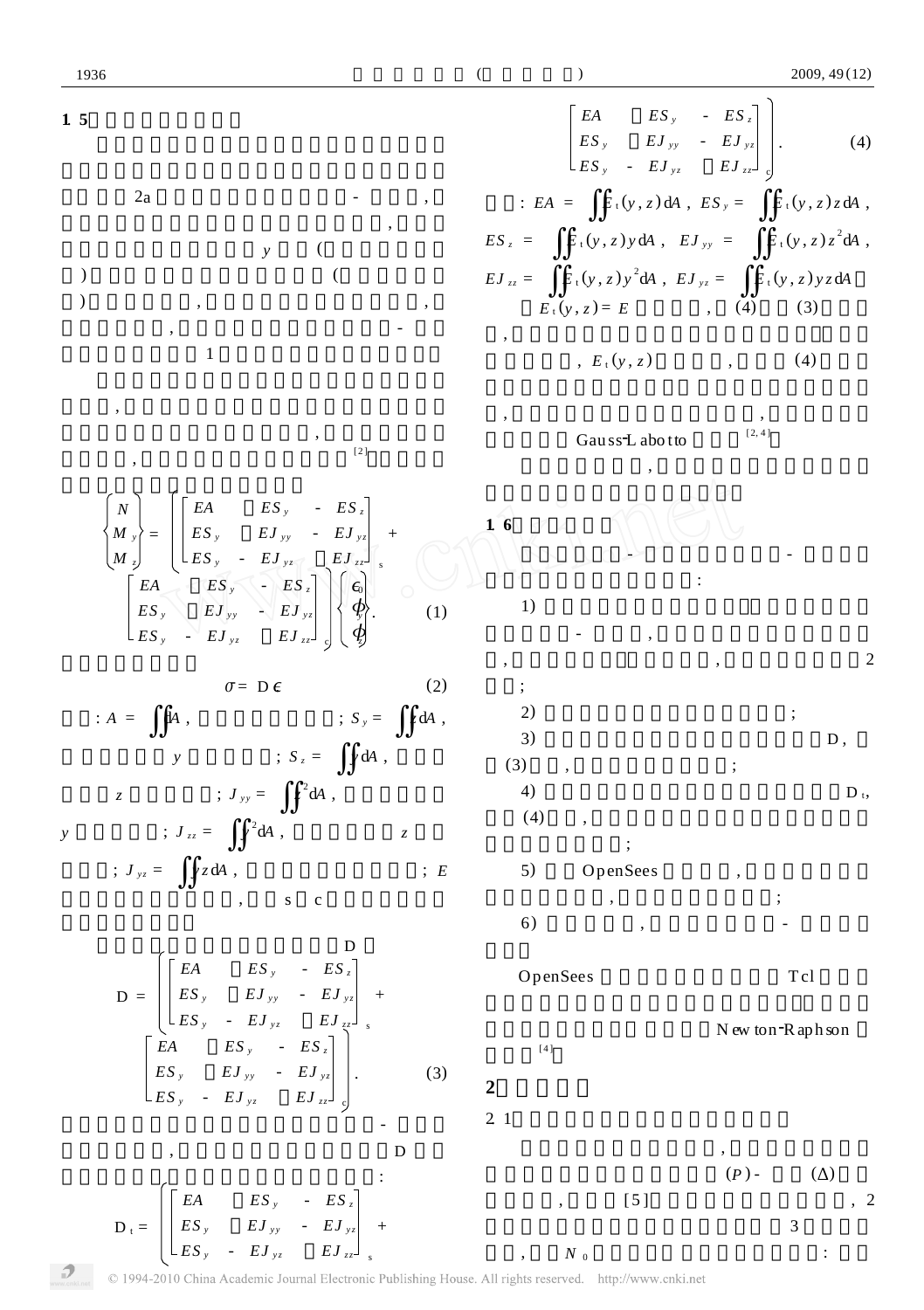|                   | $D = 400$ mm,             | $t=4$ mm;                      | $\cdot$                                                                                                   |                |                    | $\cdot$      |              |              |
|-------------------|---------------------------|--------------------------------|-----------------------------------------------------------------------------------------------------------|----------------|--------------------|--------------|--------------|--------------|
|                   | $B = 400$ mm,             | $t=4$ mm,                      | $L_0 = 3$                                                                                                 |                |                    |              |              | $P - \Delta$ |
| $000$ mm, $C60$   |                           | , Q345                         |                                                                                                           |                |                    | [2]          |              |              |
| 2 <sub>2</sub>    |                           |                                |                                                                                                           |                | $[6 - 8]$          |              | $P - \Delta$ |              |
|                   | OpenSees                  |                                |                                                                                                           | $\overline{4}$ |                    |              |              |              |
|                   | $P - \Delta$              |                                | $^\mathrm{^\mathrm{o}}$<br>$\cdot$                                                                        |                |                    | $P - \Delta$ |              |              |
|                   | 1                         | 4                              | $[6 - 8]$                                                                                                 |                |                    |              |              |              |
|                   | $P - \Delta$              |                                |                                                                                                           |                |                    |              |              |              |
|                   |                           |                                | 1                                                                                                         |                |                    |              |              |              |
|                   | $/m \times$<br>$\sqrt{m}$ | /mm<br>$\times$                | $\sqrt{mn}$ H $\sqrt{mn} \times B$ $\sqrt{mn} \times$<br>$t_{\rm w}/\text{mm} \times t_{\rm f}/\text{mm}$ | $f_y/M$ Pa     | $f_{c}$ M Pa       | $f_y/M$ Pa   | $N_0/kN$     |              |
| 30SCC             | $1.5 \times 1.0$          | $125 \times 5.8$               | $125 \times 150 \times 16 \times 25$                                                                      | 403 3          | 18 55              | 400 0        | 200          | [6]          |
| CFST <sub>1</sub> | $1.8 \times 1.2$          | $\varnothing$ 219 $\times$ 8 0 | $140 \times 80 \times 5$ 5 $\times$ 9 1                                                                   | 331 6          | 24 06              | 331 6        | 400          | $[7]$        |
| $CF-12$           | $2.5 \times 1.45$         |                                | $\varnothing$ 140×2 0 150×70×3 44×3 44                                                                    | 327.7          | 35 45              | 303 0        | 205          | [8]          |
| $CF-22$           | $2.5 \times 1.45$         |                                | $\varnothing$ 140× 3 34 160× 80× 3 44× 3 44                                                               | 352 0          | 35 45              | 303 0        | 273          | [8]          |
| $SF-11$           | $2.5 \times 1.45$         |                                | $120 \times 3$ 46 160 $\times$ 80 $\times$ 3 44 $\times$ 3 44                                             | 404 0          | 35 45<br>$\bigcap$ | 303 0        | 285          | [8]          |
| $SF-22$           | <u>2 5 x 1 45</u>         | $140 \times 4$ 0               | $180 \times 80 \times 4$ 34 $\times$ 4 34                                                                 | 361 0          | 35 45              | 361 6        | 375          | [8]          |
|                   |                           |                                |                                                                                                           |                |                    |              |              |              |



© 1994-2010 China Academic Journal Electronic Publishing House. All rights reserved. http://www.cnki.net

 $\mathcal{P}$ 

**<sup>4</sup> 框架理论与试验**<sup>P</sup> *-*<sup>∃</sup> **滞回曲线比较**